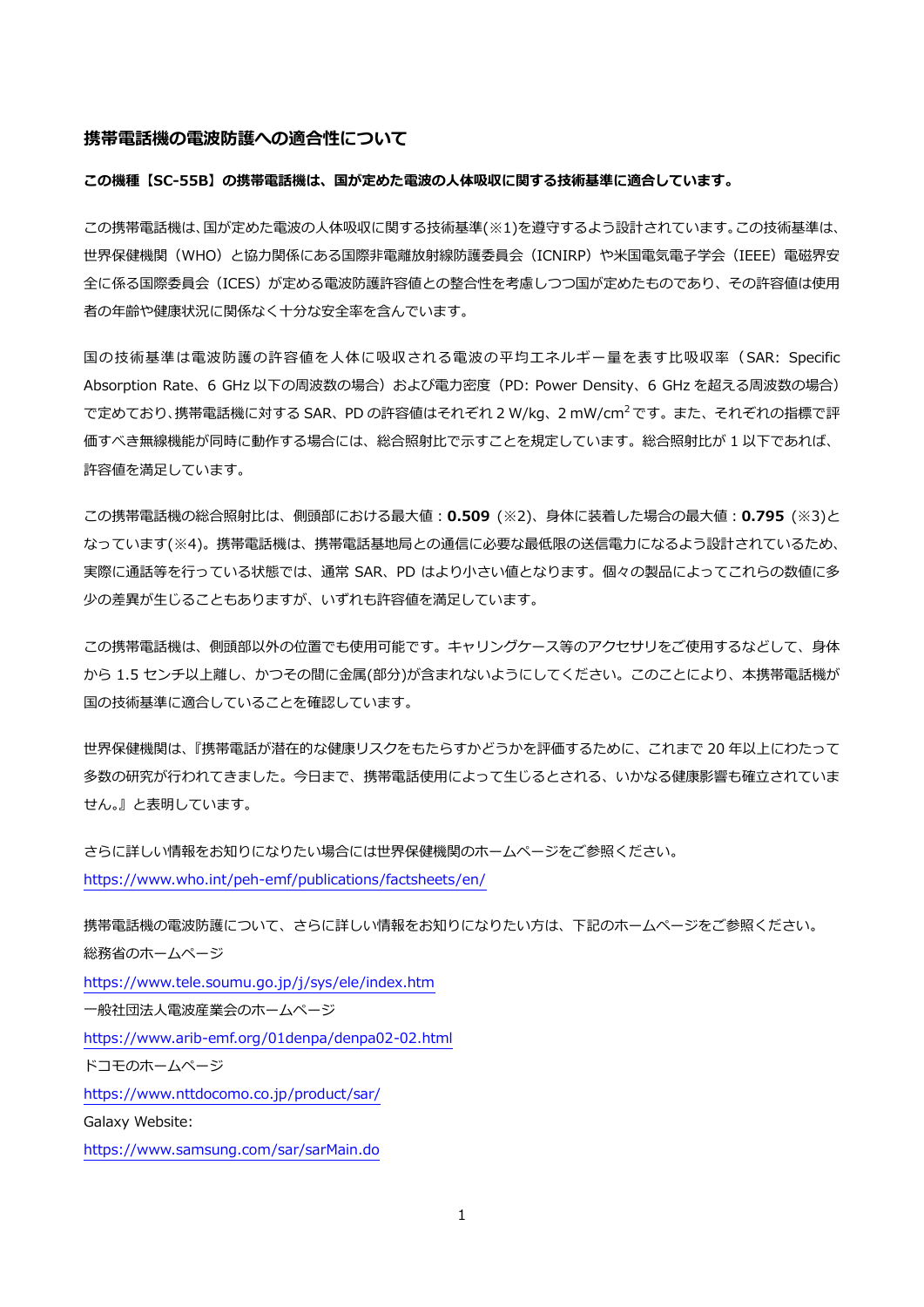※1 技術基準については、電波法関連省令(無線設備規則第 14 条の 2)で規定されています。

- ※2 5G/LTE と同時に使用可能な無線機能を含みます。
- ※3 5G/LTE と同時に使用可能な無線機能を含みます。

 $\%4$  この携帯電話機の総合照射比を算出するために使用した値は、側頭部: SAR 0.621 W/kg、PD 0.397 mW/cm<sup>2</sup>、 身体装着時:SAR 0.353 W/kg、PD 1.236 mW/cm<sup>2</sup> です。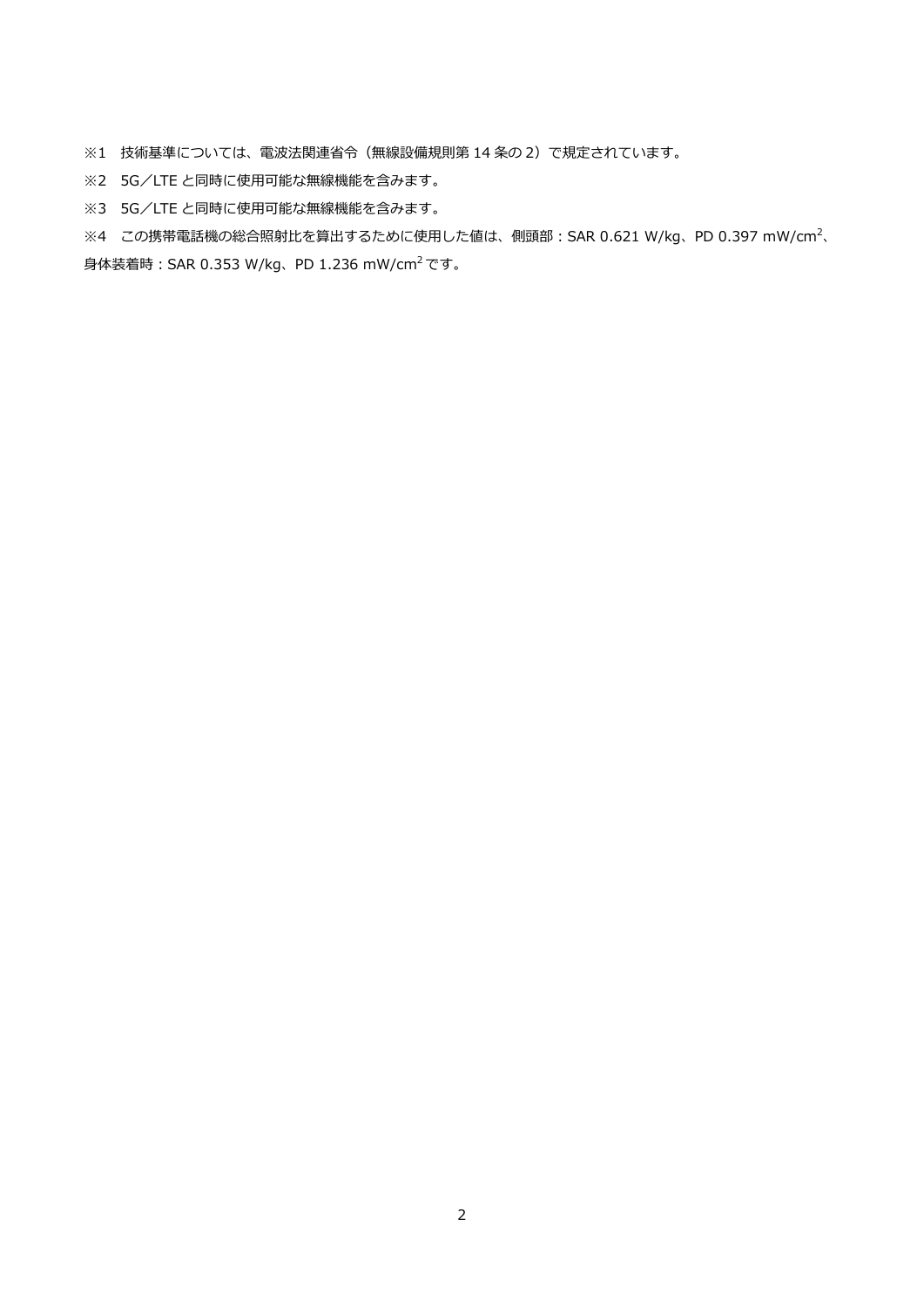# **Compliance Information on Human Exposure to Radio Waves of Mobile Phones**

# **This model [SC-55B] mobile phone complies with the Japanese technical regulations regarding human exposure to radio waves.**

This mobile phone was designed in observance of the Japanese technical regulations regarding human exposure to radio waves (\*1). These technical regulations are consistent with the limits of human exposure to radio waves established by the International Commission on Non-Ionizing Radiation Protection (ICNIRP), which is in collaboration with the World Health Organization (WHO), and the International Committee on Electromagnetic Safety (ICES) in the IEEE. The permissible limits include substantial safety margins designed to assure the safety of all persons, regardless of age and health conditions.

The technical regulations set out the limits of exposure to radio waves as the SAR (Specific Absorption Rate, for up to 6 GHz) and the PD (Power Density, for above 6 GHz), and the limits for the SAR and the PD for mobile phones are 2 W/kg and 2 mW/cm<sup>2</sup>, respectively. If mobile phone supports simultaneous transmission of the frequency bands which should be evaluated in the SAR and PD, the technical regulations require that the Total Exposure Ratio (TER) should be used to indicate its compliance. The TER of less than or equal to 1 indicates the mobile phone satisfies the limits.

The TER for this mobile phone when tested for use near the head is **0.509** (\*2), and that when worn on the body is **0.795** (\*3) (\*4). There may be slight differences of the SAR and PD values in individual product, but they all satisfy the limits. The actual values of SAR and PD of this mobile phone while operating can be well below the indicated above. This is due to automatic changes in the power level of the device to ensure it only uses the minimum power required to access the network.

This mobile phone can be used in positions other than against your head. By using accessories such as a belt clip holster that maintains a 1.5 cm separation with no metal (parts) between it and the body, this mobile phone is certified the compliance with the Japanese technical regulations.

The World Health Organization has stated that "a large number of studies have been performed over the last two decades to assess whether mobile phones pose a potential health risk. To date, no adverse health effects have been established as being caused by mobile phone use."

Please refer to the WHO website if you would like more detailed information. https://www.who.int/peh-[emf/publications/factsheets/en/](https://www.who.int/peh-emf/publications/factsheets/en/)

Please refer to the websites listed below if you would like more detailed information regarding protection against human exposure to radio waves.

Ministry of Internal Affairs and Communications Website:

<https://www.tele.soumu.go.jp/e/sys/ele/index.htm>

Association of Radio Industries and Businesses Website: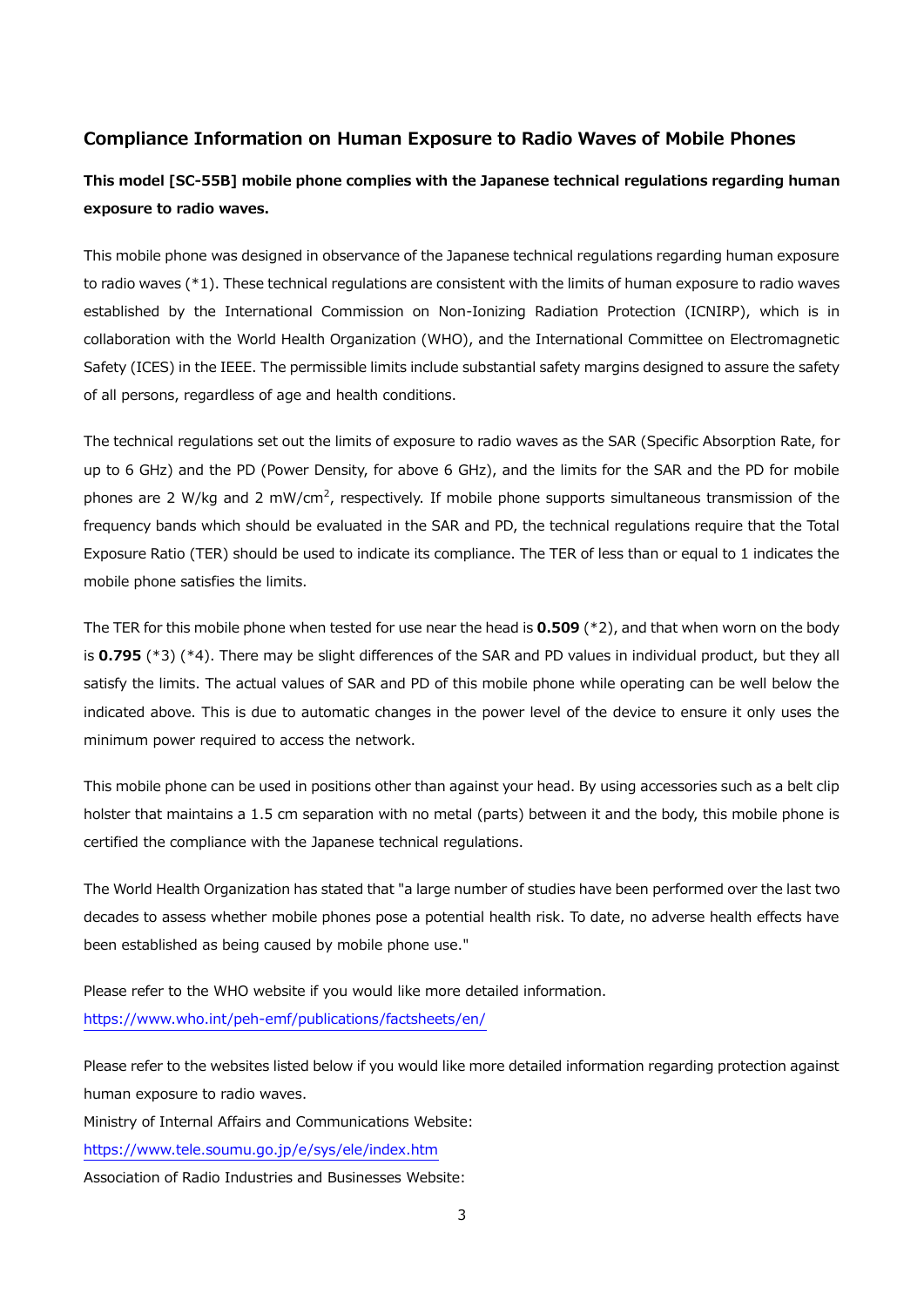https://www.arib-[emf.org/01denpa/denpa02](https://www.arib-emf.org/01denpa/denpa02-02.html)-02.html (in Japanese only)

NTT DOCOMO, INC. Website:

<https://www.nttdocomo.co.jp/english/product/sar/>

Galaxy Website:

<https://www.samsung.com/sar/sarMain.do>

\*1 The technical regulations are provided in Article 14-2 of Radio Equipment Regulations, a Ministerial Ordinance of the Radio Act.

\*2 Including other radio systems that can be simultaneously used with 5G/LTE.

\*3 Including other radio systems that can be simultaneously used with 5G/LTE.

\*4 The SAR and PD values used for obtaining TER for this mobile phone are: SAR of 0.621 W/kg and PD of 0.397 mW/cm<sup>2</sup> for use near the head, and SAR of 0.353 W/kg and PD of 1.236 mW/cm<sup>2</sup> when worn on the body.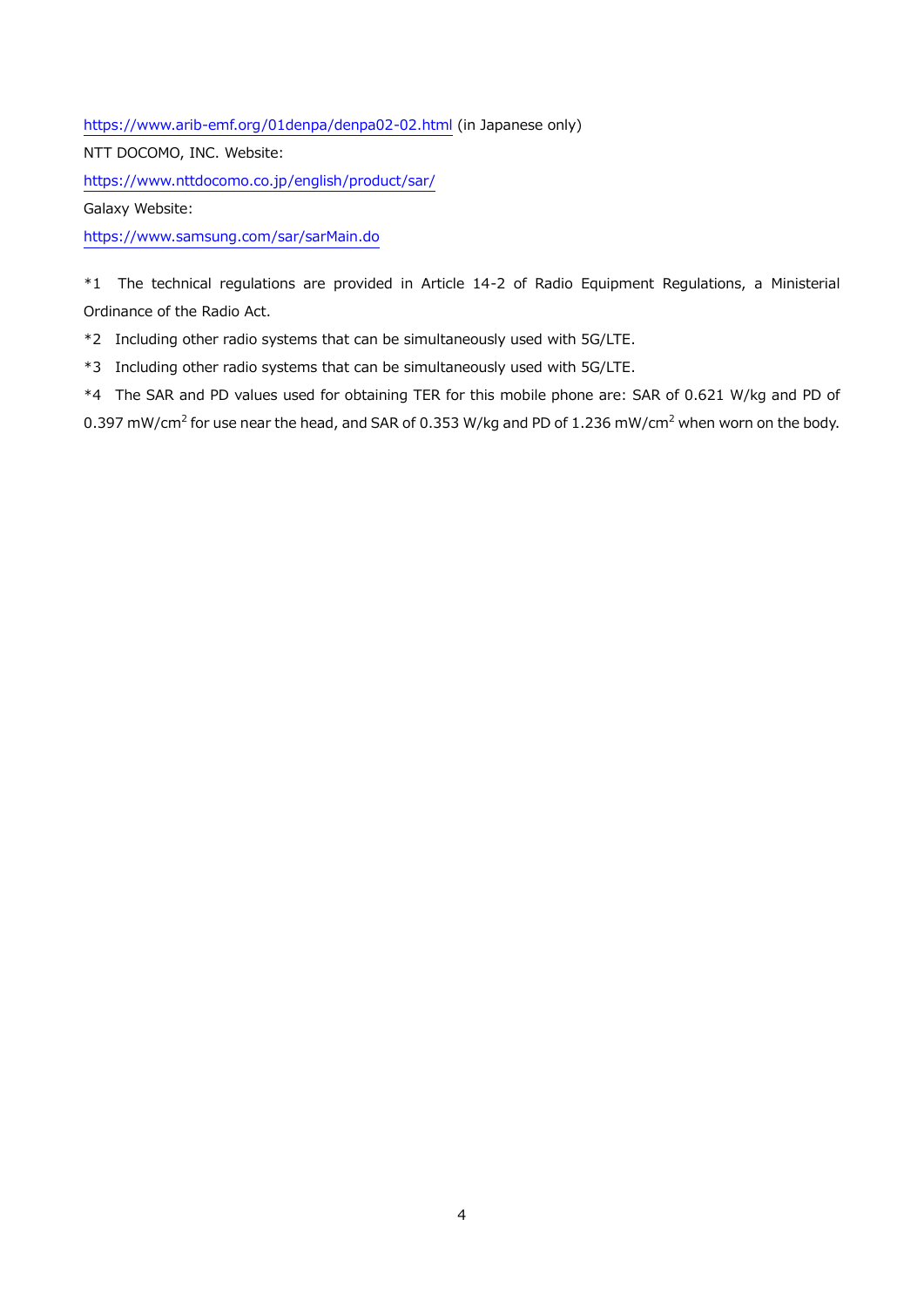# **FCC RF Exposure Information**

Your mobile device is a radio transmitter and receiver. It is designed not to exceed the limits for exposure to radio waves (radio frequency electromagnetic fields) adopted by the Federal Communications Commission (FCC). These limits include a substantial safety margin designed to assure the safety of all persons, regardless of age and health. The radio wave exposure guidelines use a unit of measurement known as the Specific Absorption Rate, or SAR. The SAR limit for mobile devices is 1.6 W/kg. Tests for SAR are conducted using standard operating positions with the device transmitting at its highest certified power level in all tested frequency bands. The highest SAR values under the FCC guidelines for this device model are:

#### Head : **0.22 W/kg**

### Body-worn accessory : **0.88 W/Kg**

During use, the actual SAR values for this device are usually well below the values stated above. This is because, for purposes of system efficiency and to minimize interference on the network, the operating power of your mobile device is automatically decreased when full power is not needed for the call. The lower the power output of the device, the lower its SAR value. Body-worn SAR testing has been carried out at a separation distance of 1.5 cm. To meet RF exposure guidelines during body-worn operation, the device should be positioned at least this distance away from the body. Organizations such as the World Health Organization and the US Food and Drug Administration have suggested that if people are concerned and want to reduce their exposure, they could use a hands-free accessory to keep the wireless device away from the head and body during use, or reduce the amount of time spent using the device.

Note: The maximum SAR value listed above is the value recorded for the latest version of this handset. Earlier versions may have different measured SAR values, which are detailed in the User Manuals that accompany those handsets.

#### **Body-worn operation**

For body worn operation, this phone has been tested and meets the FCC RF exposure guidelines. Please use an accessory designated for this product or an accessory which contains no metal and which positions the handset a minimum of 1.5 cm from the body. The use of accessories that do not satisfy these requirements may not comply with FCC RF exposure requirements, and should be avoided. The FCC has granted an Equipment Authorization for this model handset with all reported SAR levels evaluated as in compliance with the FCC RF emission guidelines. SAR information on this model handset is on file with the FCC and can be found under the Display Grant section of https://www.fcc.gov/oet/ea/fccid after searching on FCC ID **A3LSMF926JPN**. Additional information on Specific Absorption Rates (SAR) can be found on the Cellular Telecommunications & Internet Association (CTIA) Website at https://www.ctia.org/.